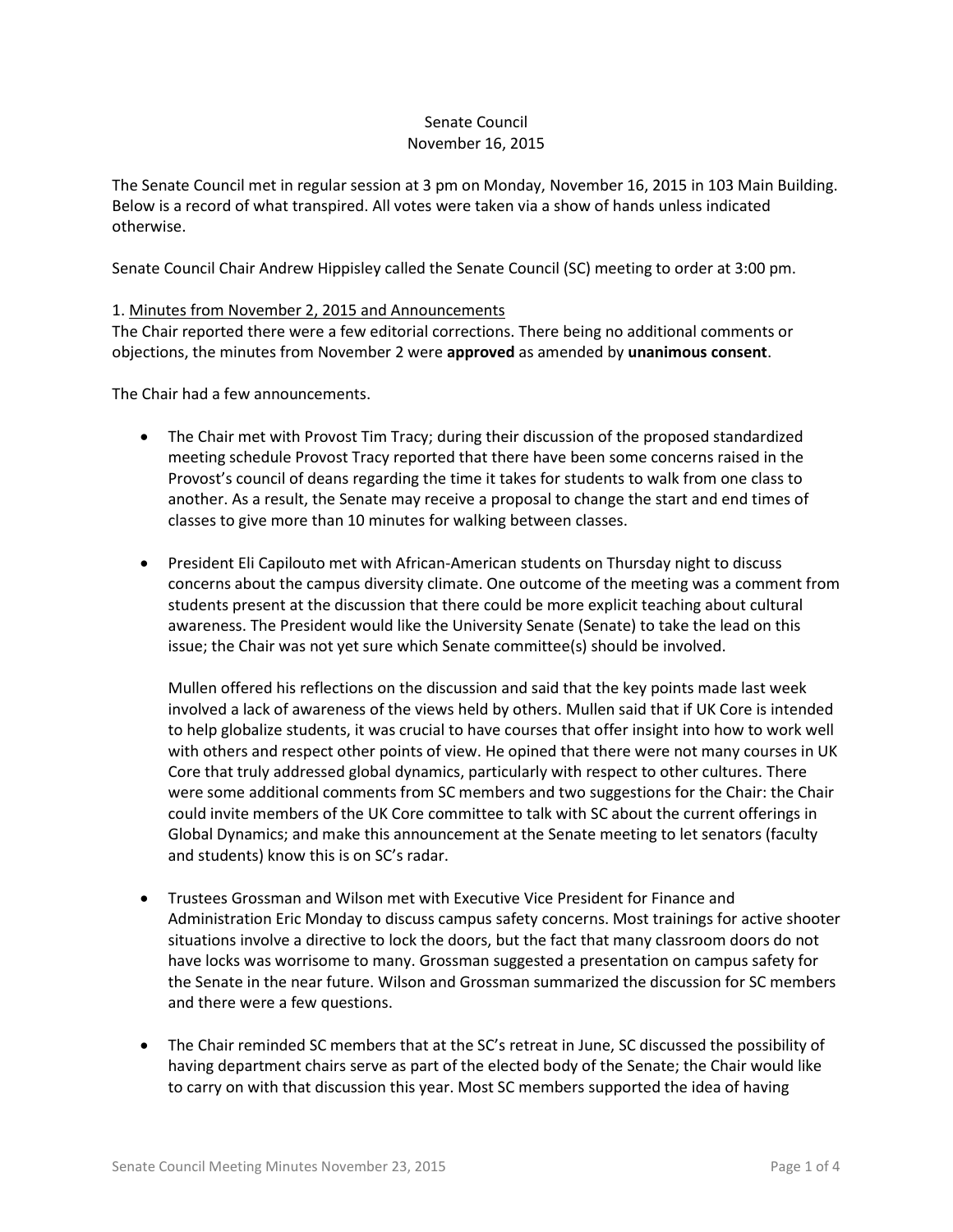department chairs serve in the Senate, as many department chairs are highly talented. He said he would put the issue on a future SC agenda for discussion.

## 2. Committee Reports

# a. Senate's Academic Programs Committee (SAPC) - Margaret Schroeder, Chair

## i. New Graduate Certificate in General Radiological Medical Physics

Guest Margaret Schroeder, chair of the Senate's Academic Programs Committee (SAPC), explained the proposal. The Chair noted that the **motion** from SAPC was a recommendation that the Senate approve the establishment of a new Graduate Certificate in General Radiological Medical Physics, in the Department of Radiation Medicine within the College of Medicine. Because the motion came from committee, no **second** was required. Schroeder noted that she received some editorial corrections from Grossman and would forward the revised proposal to Ms. Brothers to post for the Senate meeting. There were a few questions from SC members.

A **vote** was taken and the motion **passed** with none opposed.

## ii. New Graduate Certificate in Next Generation in Teaching & Learning

Schroeder explained the proposal. The Chair said that the **motion** from SAPC was a recommendation that that the Senate approve the establishment of a new Graduate Certificate in Next Generation Teaching & Learning, in the Department of Curriculum and Instruction within the College of Education. Because the motion came from committee, no **second** was required. There were some questions from SC members. A **vote** was taken and the motion **passed** with none opposed.

## iii. Proposed Suspension of Admissions in BS Spanish

Schroeder explained the proposal. The Chair said that the **motion** from the SAPC was a recommendation that the Senate approve the suspension of admission into the existing BS Spanish, in the Department of Hispanic Studies within the College of Arts and Sciences. Because the motion came from committee, no **second** was required. Guests Alan Brown (AS/Hispanic Studies, director of graduate studies), Yanira Paz (AS/Hispanic Studies, chair), and Ruth Beattie (AS/Biology, associate dean for advising) helped answer questions from SC members. A **vote** was taken and the motion **passed** with none opposed.

## 3. Senate Forms

## a. New Undergraduate Minor

The Chair explained that there was a new form developed for faculty who want to create a new minor. He thanked Brown for his diligence in identifying a variety of editorial improvements. There were a few questions about how to identify the correct CIP code for a minor and if a minor was ever reported to the Council on Postsecondary Education (CPE). Ms. Brothers said she would check with UK's Director of Institutional Effectiveness.

McCormick **moved** to approve the use of the newly revised "New Minor" form and Brown **seconded**. There being no further additional discussion, a **vote** was taken and the motion **passed** with none opposed.

## b. Change Undergraduate Minor

SC members had the same concern (CIP code and reporting to CPE). Brown **moved** to approve use of the newly revised "Change Minor" form and McCormick **seconded**. A **vote** was taken and the motion **passed** with none opposed.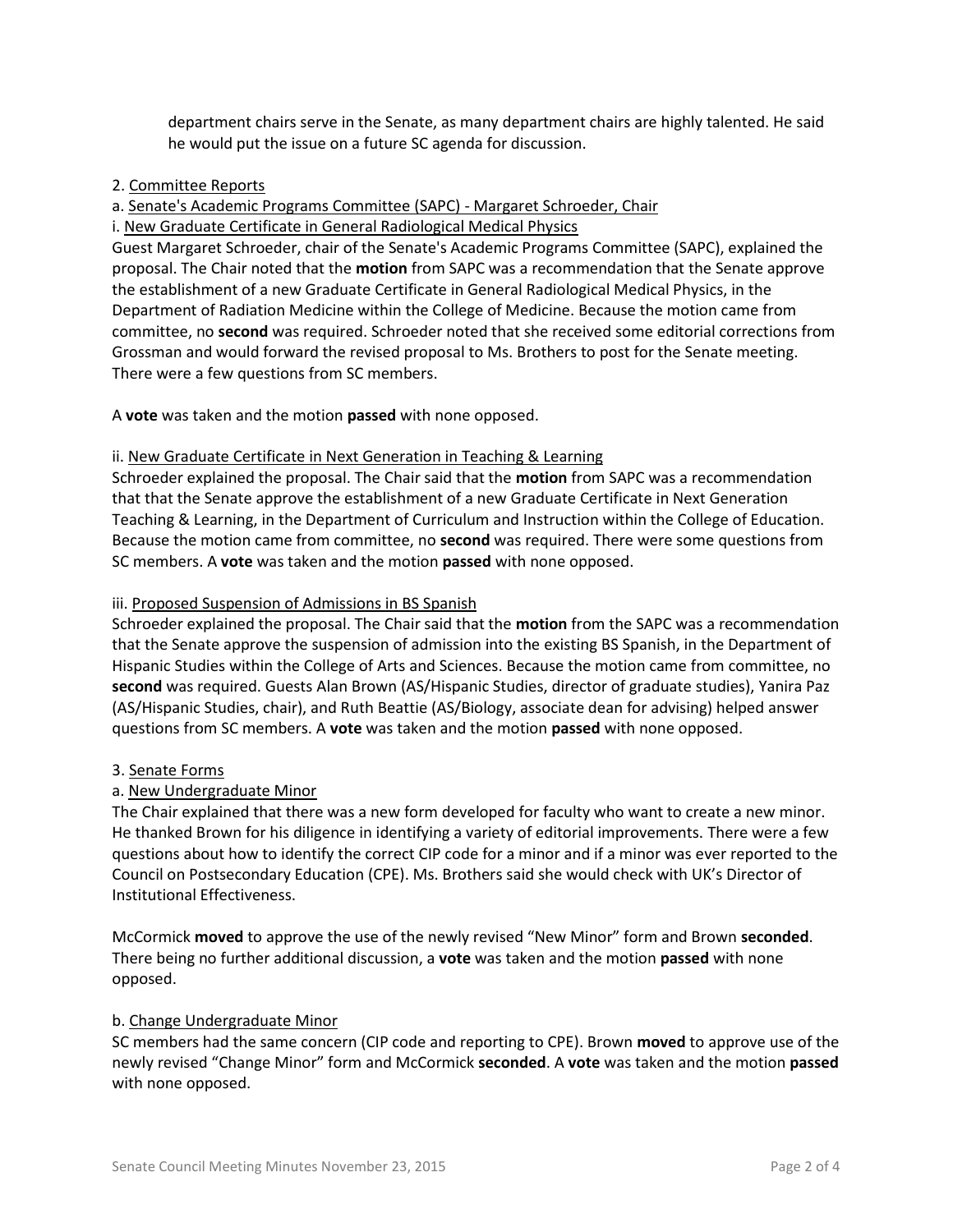## 4. Senate Meeting Roundtable

The Chair said he would like to hear SC members' comments about the November 9 Senate meeting, as the roundtable discussion was postponed from the last meeting due to running out of time. Below are representative comments from SC members about the November Senate meeting. Many of the comments pertained to the new honors college.

- The discussion about the proposed new honors college was helpful at Senate, but it raised a lot of questions in the minds of SC members.
	- o How faculty will be involved in the new honors college proposal.
	- o The extent to which faculty will be involved.
	- $\circ$  The level of involvement of the current Honors Program faculty of record and their director thus far.
	- $\circ$  How to build an honors community that does not exclude other students or separates honors students from the rest of UK.
	- $\circ$  The physical structure of an honors facility, as well as the administrative structure of the unit and the faculty who will teach in it.
	- $\circ$  How to improve the current Honors Program so it is seen as more than just more work with no added benefits.
	- $\circ$  How to find all the background information necessary to understand the proposal for an honors college, when it finally is available. (Ms. Brothers said that an honors proposalrelated web page could be created fairly quickly and easily.)
- The parking survey results about the Thursday football game were useful information and will be used by some to do more specific interpretations of the data. The next time such a thing occurs, the administration should do a better job of consulting with campus, as opposed to just announcing it to campus.

## 5. Other Business (Time Permitting)

The Chair said that he had an exchange with the Senate's Rules and Elections Committee (SREC) about the conduct of elections for SC members and for SC officers. The Chair expressed concern that while the *Senate Rules* explicitly say that the chair of the SREC sends announcements about elections, the SREC chair intends to delegate that responsibility to a member of the SREC. The Chair added that while he might be unnecessarily worried, most official actions come from Senate committee chairs; as soon as someone else starts communicating official messages, it can be disconcerting to some. There was lengthy discussion among SC members about the importance of the author and email account of the message being one and the same. Those voicing opinions ranged from ambivalence to strong opinions for and against having someone other than the chair send out a formal communication to senators.

Bailey **moved** that in the future, all elections announcements and nomination solicitations come directly from the chair of the Senate's Rules and Elections Committee (SREC) (the chair's email account), in accordance with the *Senate Rules*. Porter **seconded**. Discussion continued and included comments about other mechanisms to solve the problem, in lieu of a motion from SC. A suggestion was made to remove "in accordance with the *Senate Rules*" and both Bailey and Porter agreed to its removal. A **vote** was taken on the motion that in the future, all elections announcements and nominations come directly from the chair of the Senate's Rules and Elections Committee (the chair's email account) and the motion **passed** with four in favor, three opposed, and one abstained.

There being no further business to attend to, the meeting was adjourned at 4:53 pm.